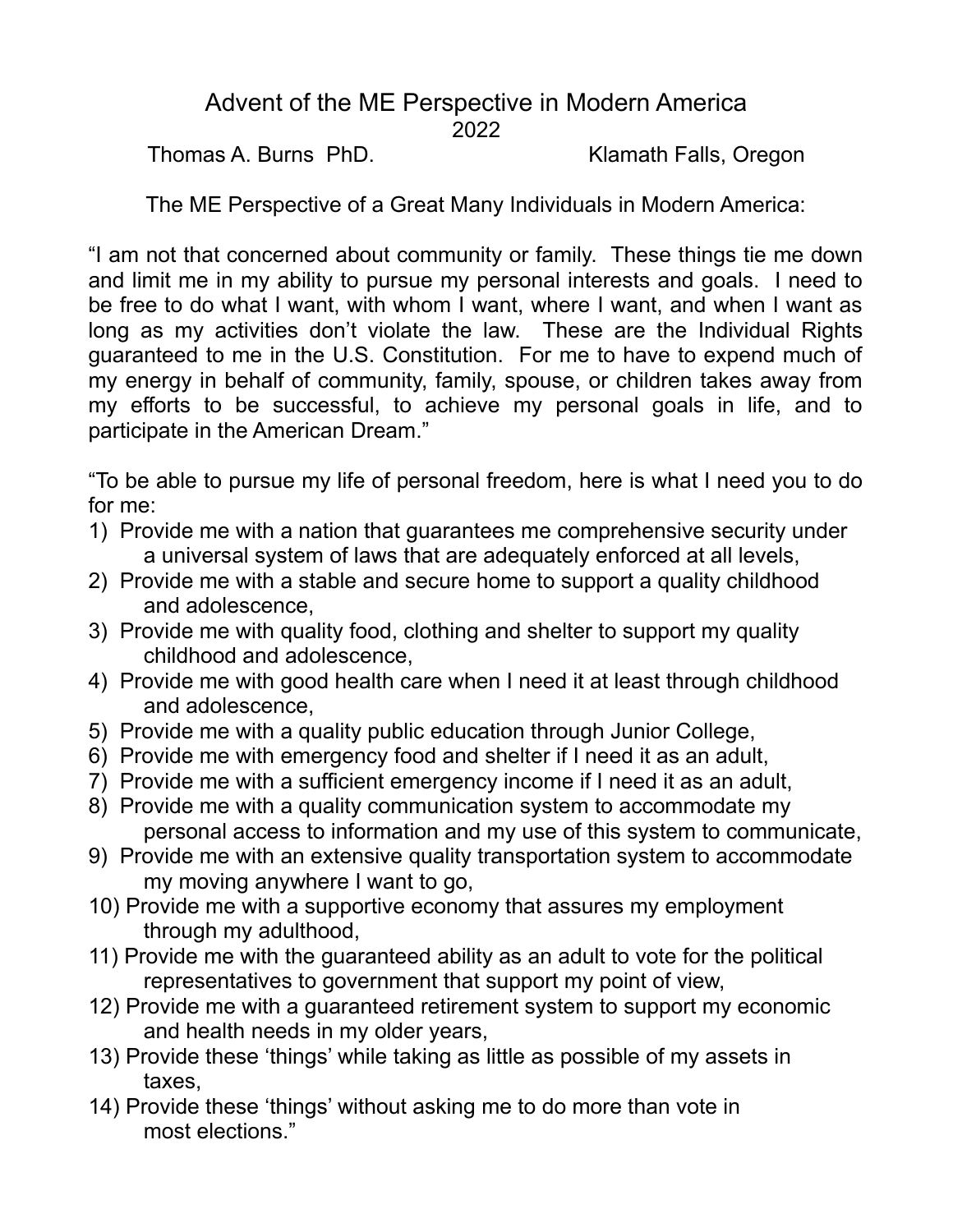This is the Modern ME Deal in America. This perspective has grown steadily from the time of Westward "settlement." And, while many do not realize it, this ME perspective has become the underlying agenda of both Conservatives and Liberals. Standard Conservatives will complain about the level of commitment to social services, but they will not hesitate to take full advantage of them. Standard Liberals will support these social services, and they will push to expand equal access to these services for all citizens, with the result that all citizens have the ability to participate in the ME lifestyle. Extreme Conservatives will fight against support for social services and access for all citizens to these services while reducing regulations and taxes for corporations and the wealthy in the name of promoting an ever expanding economy. Progressive Liberals will support a greater range of social services to cover more citizens while focusing on the negative impacts on the environment caused by an insufficiently regulated economic system. Beyond participating in occasional protests, only a few within even these more Conservative and Liberal groups will actually get involved in activities that directly support their perspective. For the most part, the ME Agenda and ME Lifestyle prevail under both regimens.

It is certainly revealing that – in order to be sustained – the ME perspective as just outlined depends on a great many contributions from a stable and committed surrounding society! In this regard, there seem to be a lot of contradictions between the claimed personal freedoms in the ME agenda and the expectations of social support that make pursuit of the ME Lifestyle possible.

How Did We Get from the WE Based Perspective in the Smaller Societies of 96% of Human History to the ME Based Perspective of Modern Mega American Society?

The variables promoting the progressive reduction in the commitment of citizens to community and family include:

# 1) The Development of a Mega Complex Society

Modern America consists of a huge diversity of groups including hundreds of millions of citizens occupying an enormous geographical area. This situation results in great social and physical distance between individuals and groups. Vastly more impersonal than personal relations and greater physical separation among citizens invite a reduced commitment to and involvement in community. 2) Status Inequality

Within America, status and class divisions have arisen that are reflected in differential social and economic conditions. This situation magnifies the social and physical separation among citizens and fosters less unity and reduced commitment to community.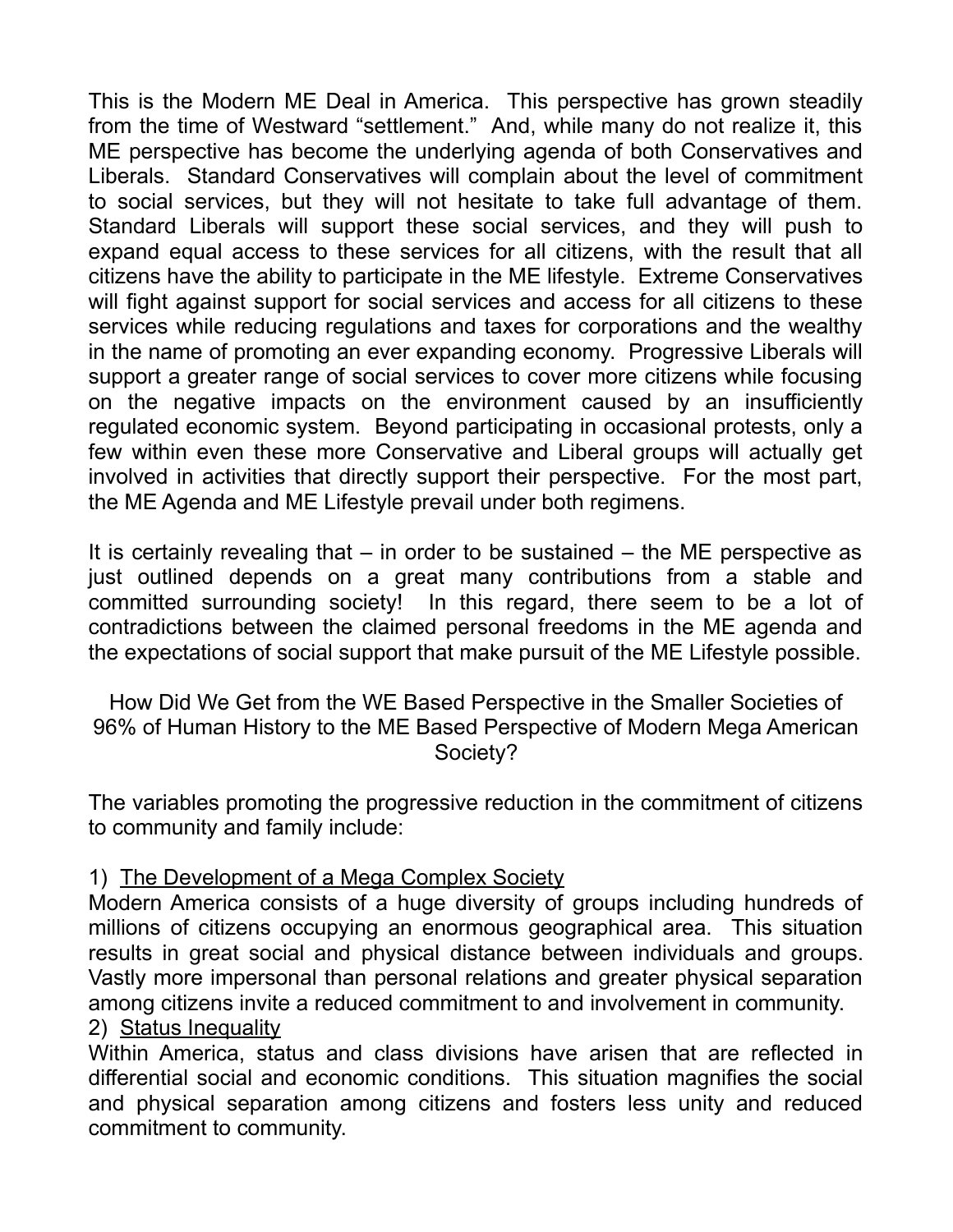3) Specialization

Diverse occupations – often associated with entirely separate locations – reduce contact among the members of different groups who no longer know one another or share in mutual daily activities. The extent and quality of personal relations and commitment to community weaken in this context.

4) Greatly Reduced Agrarian Basis for Society

When – for whatever reason, once strong, shared identity ties to the land/place/ territory dissolve for a great many citizens, a significant component supporting community is lost. From 1800 to 2020, the population living rurally and in small towns dropped by 76%, and small towns are struggling to merely survive.

5) Industrialization and Urbanization

Industrialization and the development of the financial "industry" invite economic polarization. Urbanization compresses citizens together who are mostly strangers to one another resulting in nearly all social relations being defined by the lowest level of connection – toleration with pervasive inattention.

6) Universal Education

Universal education supports Specialization and separates youth from the presence and oversight of family and adults. The result is the development of an independent, youth oriented sub-culture with loosened ties to family and the surrounding community. This education also instills the awareness in students that a large number of occupations in many other locations are available encouraging adolescents to consider options outside their "home" communities. 7) Mobility

The economy of modern mega societies requires elaborate transportation and communication systems and the infrastructure to support them. Access to these systems make it much easier for individuals to move rapidly and frequently across large distances and multiple communities – weakening both commitment to any one community and ties to the extended family of grandparents, aunts, uncles, cousins, nephews, and nieces. In just two generations of high mobility, the relations among members of the extended family are frequently reduced to occasional visits. And often this "visitation" situation extends to the immediate family of parents and siblings. High mobility also promotes the development of Suburbia, which is frequently a zone of adult residential transients unconnected to either the city or the local community.

# 8) Technology

Constant advances in technology – from radios to computers to "Smart" phones and the Internet; from horse drawn wagons to 18 wheeler trucks and jet airplanes, from city streets to Interstate Highways – magnify the effect of all of the other variables. Technology floods citizens with information about the world beyond the local community, and ease of transport provides physical access to this expanded world – further weakening identify with and commitment to the local community. Family interaction often gets reduced to "zoom" events.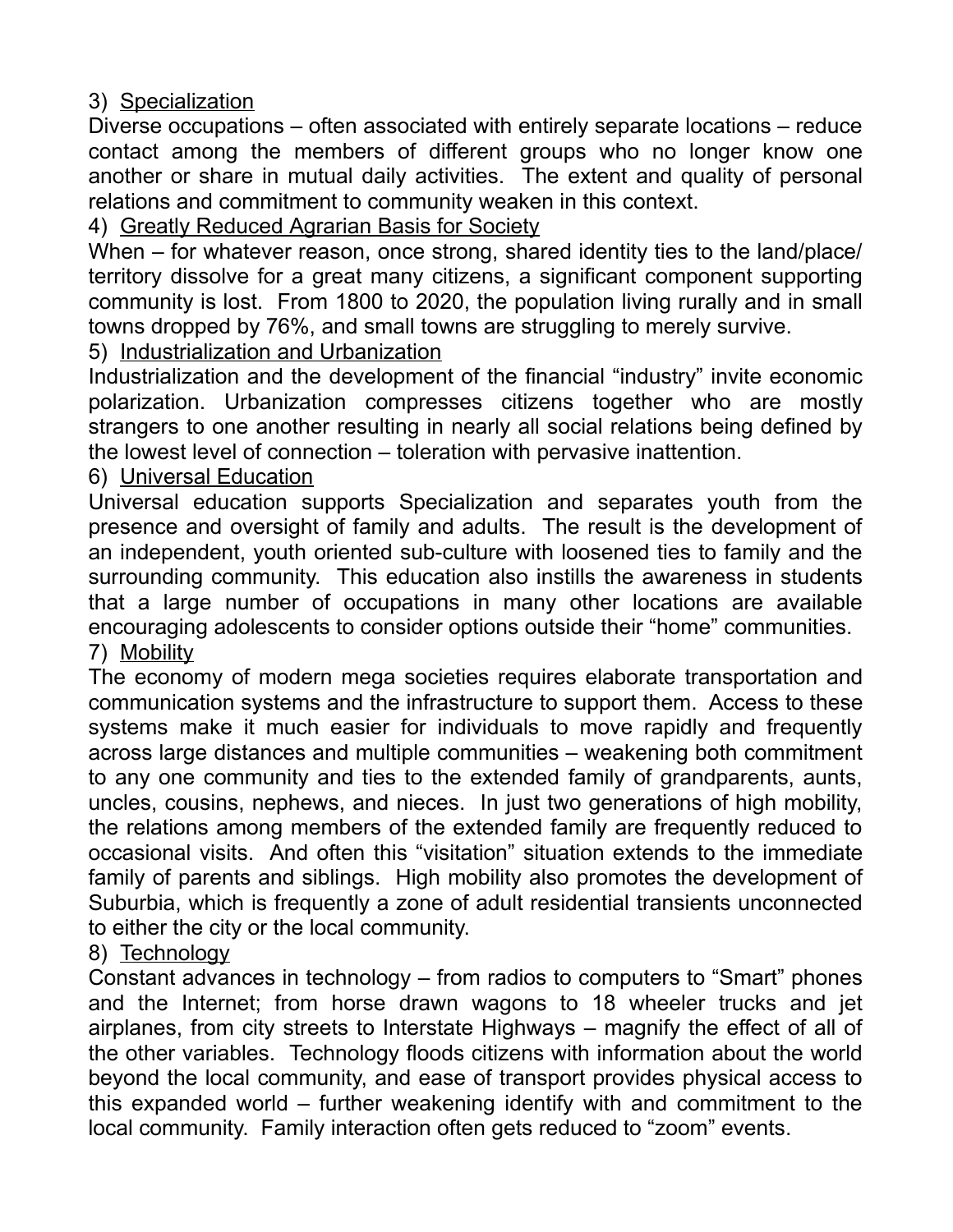9) Control of Reproduction

Controlling reproduction results in family that can be planned and frees women to participate in the activities of society beyond child rearing and caring for the home. Additionally, with options for independent fertility, women can elect to have children outside of marriage. These basic changes reduce the commitment to marriage and the simplest form of family – the nuclear family. 10) Divorce

With a current 50% divorce rate, the marriage basis for stability in the nuclear family has weakened considerably. More and more single parent families are the norm. In this context, children are often being raised across different households and parents – with these spouses and households often in conflict over various issues. With strong extended family relations having mostly disappeared, the prevalence of divorce has undermined the most basic social structure: the nuclear family. More and more both couples and families become defined by the relations of loosely committed "significant others."

11) Media

Ironically the broadcast and the internet based electronic media have connected individuals worldwide at the "virtual" level while leaving many young people lacking in basic face-to-face interactive skills. "Belonging" to groups on the internet reveals the human need to share community in the context of greatly reduced actual communities. But this virtual belonging can be strategically manipulated by exploiting the equally powerful human attraction to the sensational. Exposure to the diversity of opinions in real communities serves to restrain such manipulation. In addition, making nearly everything readily available at any time on television and computers fixes attention to these "machines" and holds people inside, off the front porch, and away from direct participation in local community events. The result is that it is difficult to find a sense of community even in the neighborhoods of small towns. And ironically for computer and smart phone using freedom lovers, the internet based, vast expansion of artificial intelligence [AI] means that interested parties now know all the time where you are, where you go, and what your attitudes and views are on all kinds of issues. The freedom of the ME Lifestyle encounters hidden WE watching, listening, and recording by the empowered few!

# Additional Significant Variables

1) Friends

In the context of weakened family and community, personal friends and friendship groups have been "asked" to fulfill the social functions of these entities. And indeed to an extent they do. But, given the mobility common to adult working life, friends are often dispersed all over geographically with these relationships – like family relationships – weakening over time. Retirement and greater location stability can provide a more stable context for friendships to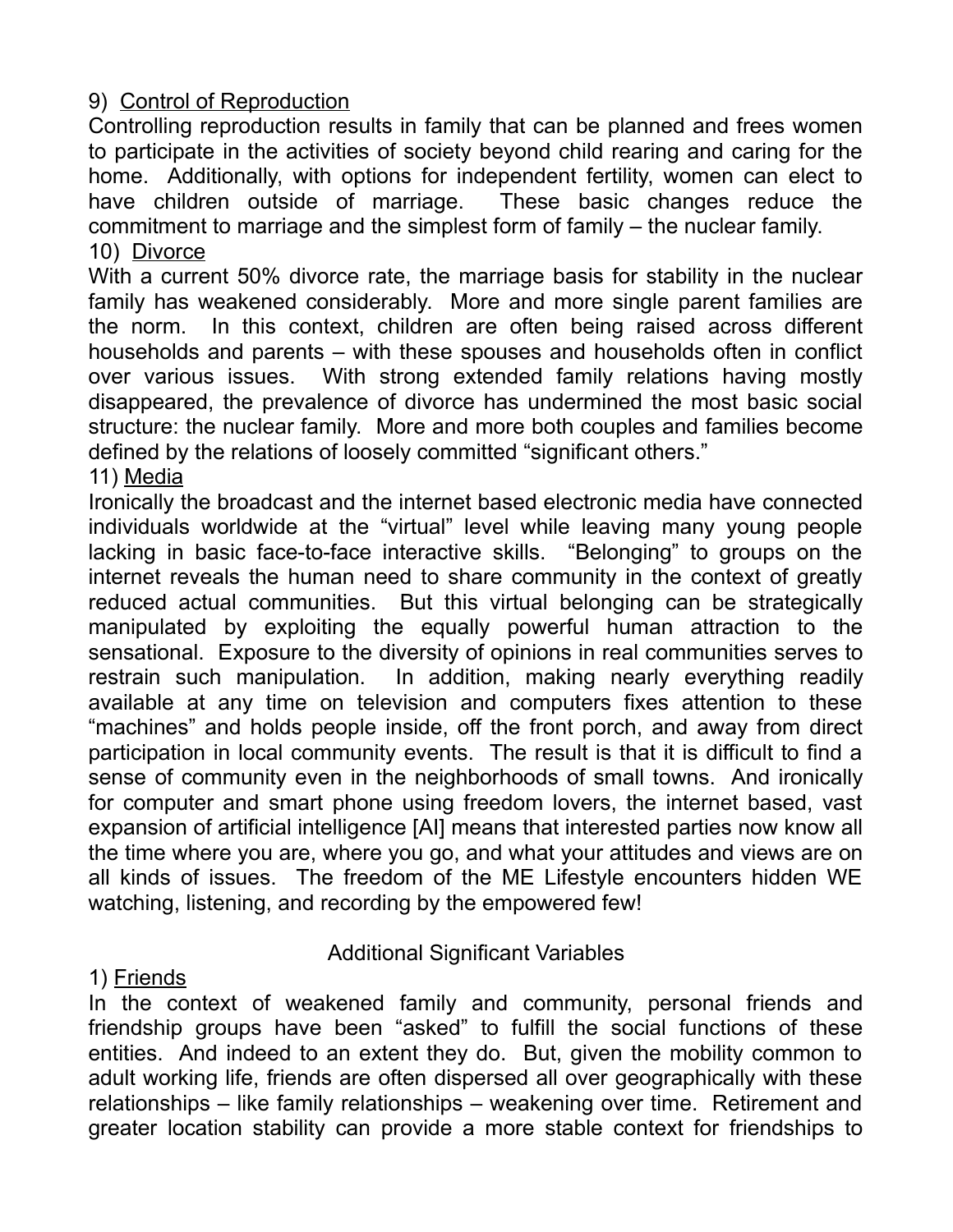develop and be sustained, but they usually lack time depth and suffer from the members' health deterioration as these friends age. Friends rarely are as committed and dependable as family, especially in situations of extreme and/or long term need. Overall, in the modern ME Lifestyle context, friends cannot be expected to be an adequate substitute for family. And, unfortunately, family itself has come to lack the cohesion and commitment to provide the level of support required when major needs among its members must be addressed.

#### 2) The Elderly

Modern American mega society places the highest value on young adulthood and the adaptability of the young to what has become the prevailing condition of rapid change. In this context, the knowledge and perspective of elders tend to be considered antiquated with the result that after retirement most elderly citizens have been assigned to society's periphery. This situation further fragments the basis for family and community. In addition, when the health of elders deteriorates and life gets more and more restricted, the consequences of the ME Lifestyle come home to roost. Single older adults often get committed to one person apartments in assisted living facilities, if they can afford the progressive costs. And in the end, many die alone in nursing homes or intensive care wards. End of Life is when the choice for the ME Lifestyle truly catches up with Americans. And with 17% of Americans now over the age of 65, America is more and more becoming a society of older adults who no longer have a significant or valued role in families or communities.

3) Race, Ethnicity, Language, and Religion

Only at the ideal level does America pride itself on its diversity. In practice and whenever groups within American society experience stress or threat, minority groups – based on differences in race, ethnicity, language, and religion – are likely to be negatively targeted, even to the point of being subject to violence. All of the factors that contribute to increased separation of groups and individuals in complex societies like America render community difficult to establish and maintain.

#### **Conclusion**

Liberal or Conservative, social relations in modern America – and throughout most of the Western World – have become more and more focused on personal freedom – the ME Perspective and the ME Lifestyle. Social commitment to community and place, extended family, marriage, and the nuclear family have weakened progressively and been replaced with an emphasis on individual freedom. The Question: Has this overall trend away from social commitment and toward personal freedom progressed to the point of threatening the fundamental fabric of modern American society? Individual freedom is certainly important, but like any other value it can be carried to an unproductive extreme.